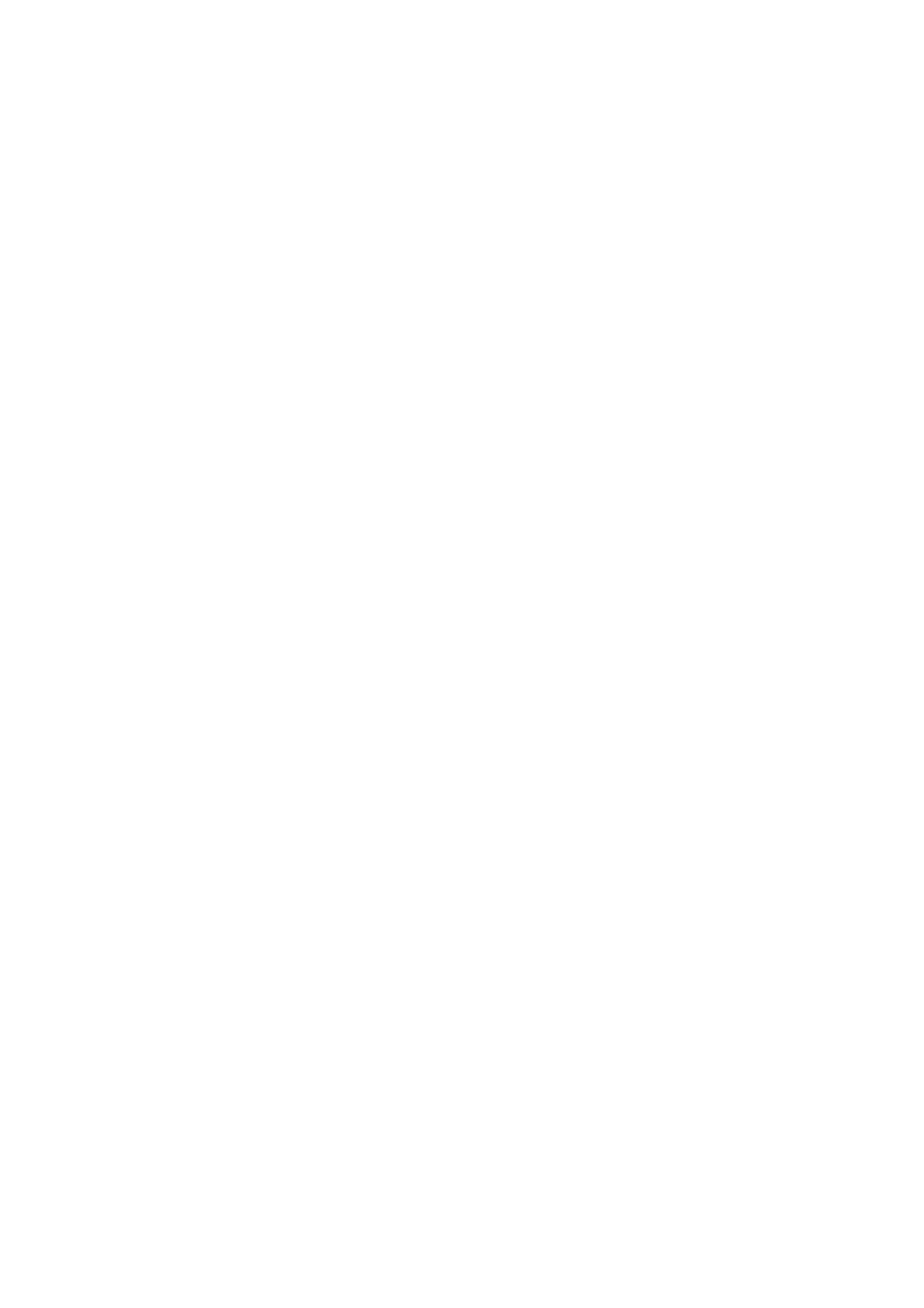### **BRECKLAND COUNCIL**

#### At a Special Meeting of the

#### **OVERVIEW AND SCRUTINY COMMISSION**

#### Held on Tuesday, 17 March 2015 at 2.30 pm in the Norfolk Room, The Conference Suite, Elizabeth House, Walpole Loke, Dereham

#### **PRESENT**

Mr J.P. Cowen (Chairman) Mr T. J. Jermy (Vice-Chairman) Mr R. R. Richmond Mr K.S. Gilbert Mr A.P. Joel Mr R.G. Kybird

Mrs S.M. Matthews Mr J.D. Rogers Mr B. Rose

#### **Also Present**

Mr T R Carter Mrs E. M. Jolly Mrs L.S. Turner Mr M. A. Wassell

Mr M A Wassell Mr P R W Darby

#### In Attendance

- Julie Kennealy **Margaret Bailey** Julie Britton Ralph Burton Nigel Robson David Winch Matthew Gibbard
- $\omega_{\rm{max}}$ Executive Director (Place) (S151 Officer)
- Senior Accountant Capital and Treasury
- Senior Democratic Services Officer
- Strategic Property Manager
- Director, The Land Group
- Director, The Land Group
- Admin Support Officer (LABV)

#### 26/15 APOLOGIES AND SUBSTITUTES (AGENDA ITEM 1)

Apologies for absence were received from Councillors A Byrne and C Carter

#### 27/15 URGENT BUSINESS (AGENDA ITEM 2)

None.

#### 28/15 DECLARATION OF INTERESTS (AGENDA ITEM 3)

None.

#### 29/15 NON-MEMBERS WISHING TO ADDRESS THE MEETING (AGENDA ITEM 4)

Councillors M Wassell, L Turner, E Jolly, T Carter and P Darby.

#### 30/15 EXCLUSION OF PRESS AND PUBLIC (AGENDA ITEM 5)

**RESOLVED** that under Section 100(A)(4) of the Local Government Act 1972, the press and the public be excluded from the meeting for the following items of business on the grounds that they involve the likely disclosure of exempt information as defined in paragraph 3 of Schedule 12A to the Act.

**Action By**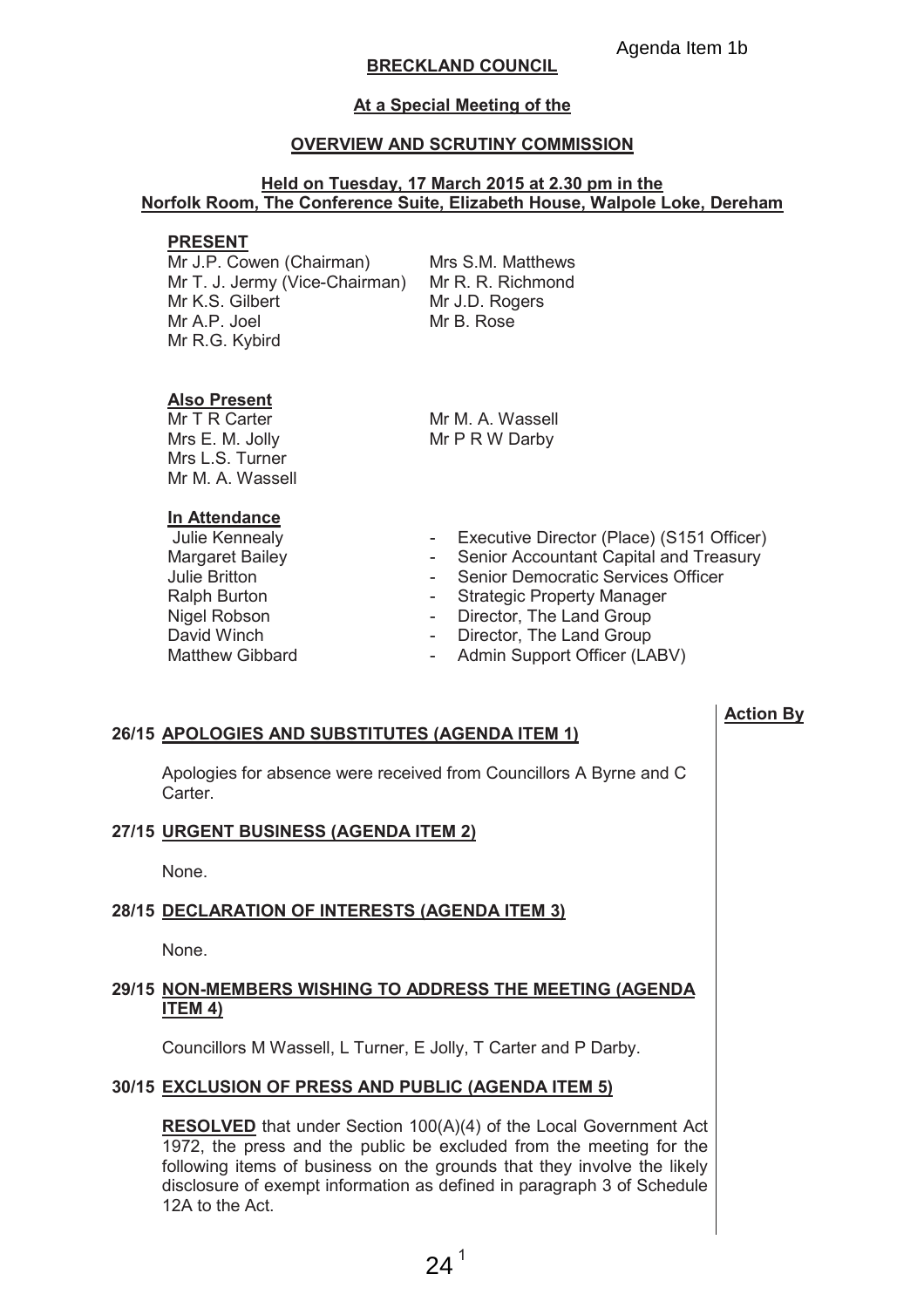#### 31/15 LABV TASK & FINISH GROUP REPORT AND PRESENTATION BY **LAND GROUP (AGENDA ITEM 6)**

Nigel Robson and David Winch both Directors of the Land Group were welcomed to the meeting. They had been invited to the meeting to provide Members with a short presentation highlighting the background of Land Group, its achievements and how they perceived their role going forward.

The Land Group had been set up in 2000. Since its foundation, the company had worked extensively with NHS Trusts, educational establishments and commercial businesses. A number of schemes that The Land Group had financed and project managed were highlighted.

In terms of the LABV role, The Land Group would add real value for money in relation to planning, strategy and development management. It also had key financial skills in the day to day running of a Company and would be acting as a critical friend to the Council taking into account the Council's views and objectives. In terms of communication, The Land Group would be responsible for getting all information in relation to the LABV projects out into the public arena. All stakeholders needed to be involved whilst taking into account the key messages of the LABVs vision and project aims. The proposed methods of communication were highlighted.

The Land Group would become the guardian of Breckland Council's and the LABVs reputation and was very much looking forward to working with the Council over the coming years.

The Chairman explained that a number of Members present had met on a number of occasions as the LABV Task & Finish (T&F) Group. One of the questions asked had been why the Land Group was so interested in working with the Council and for a relatively small deal. Mr Robson stated that The Land Group was used to working with public authorities and it had been attracted to the long term partnership with Breckland Council bringing with it high calibre skills with the projects proposed.. The Leader of the Council pointed out that if the initial three projects went well the partnership would continue.

Councillor Jolly asked the Land Group to explain how it would manage costs and remain within budget and how it would manage delivery and timing. Additionally, given that the Company was such a small group she asked how it would manage resilience in terms of its personnel, and if there was a plan B. In terms of management, costs, risks, timing and delivery, Members were informed that The Land Group had a sophisticated risk management system in place that could identify any pitfalls and managed such issues throughout the process. Mr Winch said that he was very proud of the Company's past history; this was all about understanding where the pitfalls were and identifying them in the early stages. Mr Robson stated that this was also about a partnership approach too – any issues that were identified early could be managed and rectified. As far as a plan B was concerned, the Land Group had a large supply chain of personnel to supplement its services and all would be aware of the peaks and troughs to meet those demands.

In response to a question about whether the Company was interested in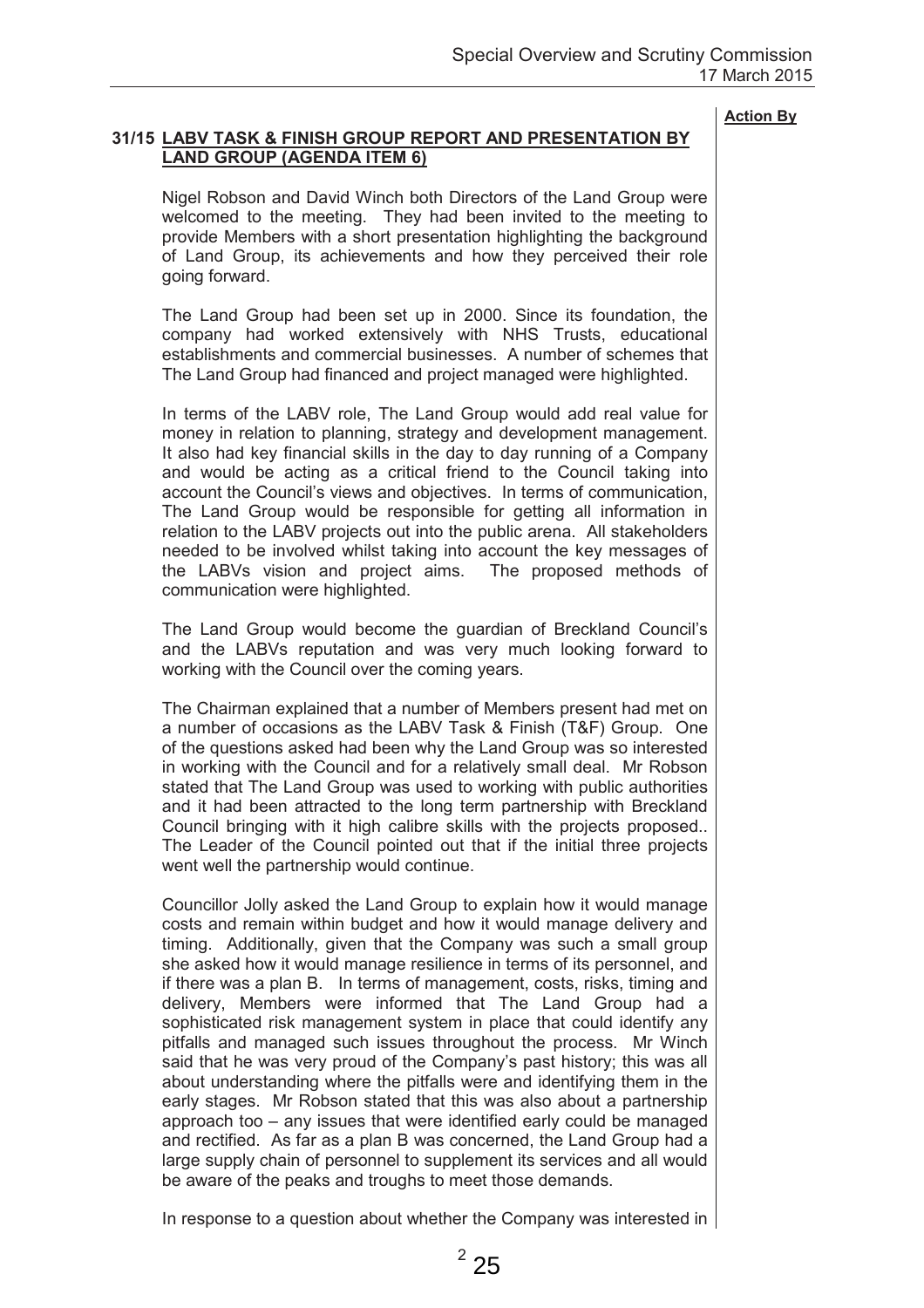expanding its work outside of the Breckland area. Mr Robson explained that the pure purpose of the LABV was to exploit the Council's land and assets in Breckland for the residents of Breckland. The Leader of the Council reminded Members that the only projects that were dedicated to this LABV were Riverside. Mileham and Attleborough: however, looking ahead, there was nothing to stop the Council buying other land and property in or out of the Breckland area. The Executive Director of Place & S151 Officer stated that when it came to the next reiteration another Business Plan would have to be produced for the next phase and approved by Full Council.

In relation to Riverside, the Vice-Chairman had been pleased to see the presentation slide in relation to communication and asked the Directors of the Land Group if they were aware of the issues that had occurred with regard to the bus station and further asked if they had ever experienced hostile communities in the past. Mr Robson said that he was aware of some of the background controversy but in terms of the LABV process, communication would be dealt with in a variety of ways reflecting what the community wanted in Thetford. The construction contractor would also be involved in the community buy in. He was pleased to point out that the Land Group had never had much negativity in terms of its development schemes in the past.

Councillor Jolly referred to the retail site the other side of the river and asked if phase 1 of the Riverside development would involve collaboration with those land/business owners. Mr Robson felt that this LABV was unique but it was also about how you could use what was being done for beneficial change.

In response to a concern about the Attleborough timeline. Members were informed that the timeline was flexible as it was dependent on when the school moved out.

The Chairman thought that meeting the Land Group had been very helpful and thanked Mr Robson and Mr Winch for providing the Commission with a very interesting presentation.

Mr Robson and Mr Winch left the meeting.

The Chairman of the LABV T&F Group took Members through the key points made at the T&F Group meetings. The Minutes from these meetings had been attached to the agenda, also included was a question and answer paper. The T&F Group had looked very thoroughly into the finances and very good advice had been received. The main focus had been in relation to the risk register for Riverside and the T&F Group had been satisfied that the proper process had been followed to minimise any risk.

The Chairman asked if Land Group's Risk Management system was compatible. The Executive Director of Place & S151 Officer stated that she had looked at Land Group's risk approach with envy and was more than happy with its integrated risk management system.

In response to a question about the ownership of Breckland Bridge Ltd, Members were informed that the Directors would run the company on behalf of the shareholders. The Business Plan was quite different as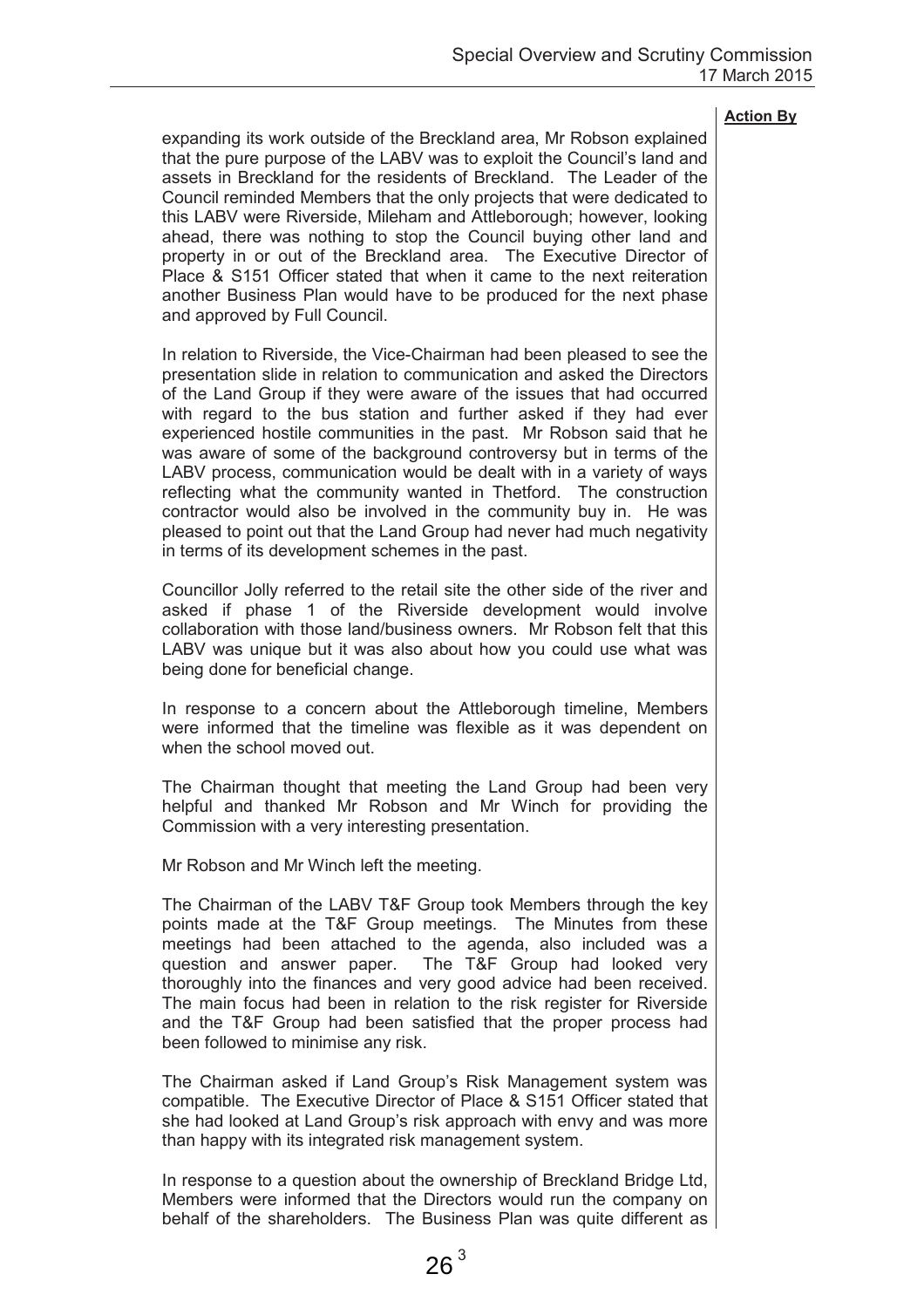this would need Full Council approval.

The Chairman raised a concern in relation to shareholders' voting rights and who would have the casting vote. The Executive Director of Place & S151 Officer advised that considerable provision had been made around such matters

In response to a question about property ownership, Members were informed that Riverside would remain as a Breckland Council asset but in terms of the housing, these would be sold and the monies would be split accordingly.

Councillor Gilbert asked about Riverside in relation to the difference between what it would be worth and what it cost. The Chairman stated that Breckland Council would still own the site once developed. Riverside was more about the regeneration of Thetford which was the Council's public responsibility.

The project management fee was highlighted. This was seen to be a gesture of goodwill on Land Groups' behalf which the Chairman thought gave the scheme more viability.

The governance arrangements were explained and these would be appended to the Full Council report. One of the suggestions within the report was for the internal LABV Board to continue for 12 months to receive and consider the progress reports from the approved Business Plan. The LABV Board could then report to Full Council on specific milestones. This process would provide a safety net in the Council's performance management system through the quarterly performance reports that were currently reported to Cabinet. It was agreed that the LABV Board should monitor progress and it was suggested that the Overview & Scrutiny Commission should assess on an annual basis. The Executive Director of Place & S151 Officer thought that the presence of a LABV Board and an annual presence of the Commission would provide a well rounded picture.

The Chairman of the T&F Group asked if there would be a need for a future Project Group once the three sites had been completed. Members were informed that before the end of this Business Plan period, further Business Plan proposals would be developed by the Company Directors and the LABV Board could be the arena to receive the draft Business Plan and then report back to Full Council.

Members' attention was drawn to the recommendation in the forthcoming Full Council report. The Chairman of the T&F Group felt that it needed to be phrased appropriately in order to be flexible. The Senior Accountant for Capital & Treasury advised that advice had been sought from the Council's Treasury Management Advisors. **The** recommendation was read aloud. The Chairman was convinced that the recommendation was indeed correct. He then quoted Councillor Jordan's and Councillor Borrett's remarks made at the previous T&F Group meeting: "probably the best piece of work the Council has ever done" - "the risks have been identified and there is a plan in place to manage risks – the key is how they are going to be dealt with as and when they arise".